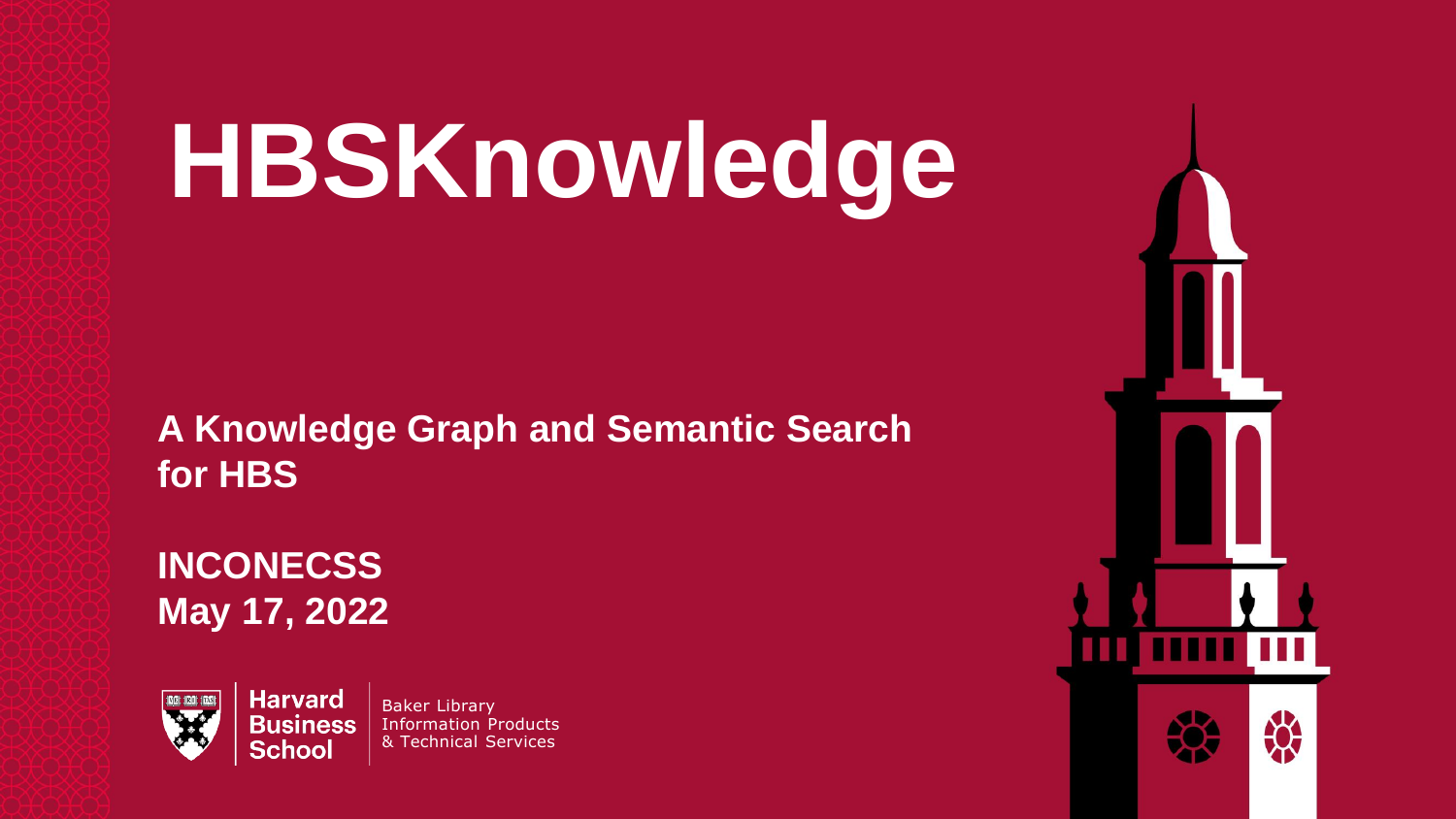## HBSK: What is it?

| <b>Problem Solution</b>               | .Baker Library's answer to breaking down<br><b>HBS data silos</b>  |  |
|---------------------------------------|--------------------------------------------------------------------|--|
| <b>Knowledge Graph</b>                | •For integration and discovery of HBS<br>data across silos         |  |
| <b>Semantic Search</b><br>Application | •For ease of entity identification and<br>findability              |  |
| <b>Vocabularies</b>                   | •For consistent, unambiguous language<br>and entity identification |  |

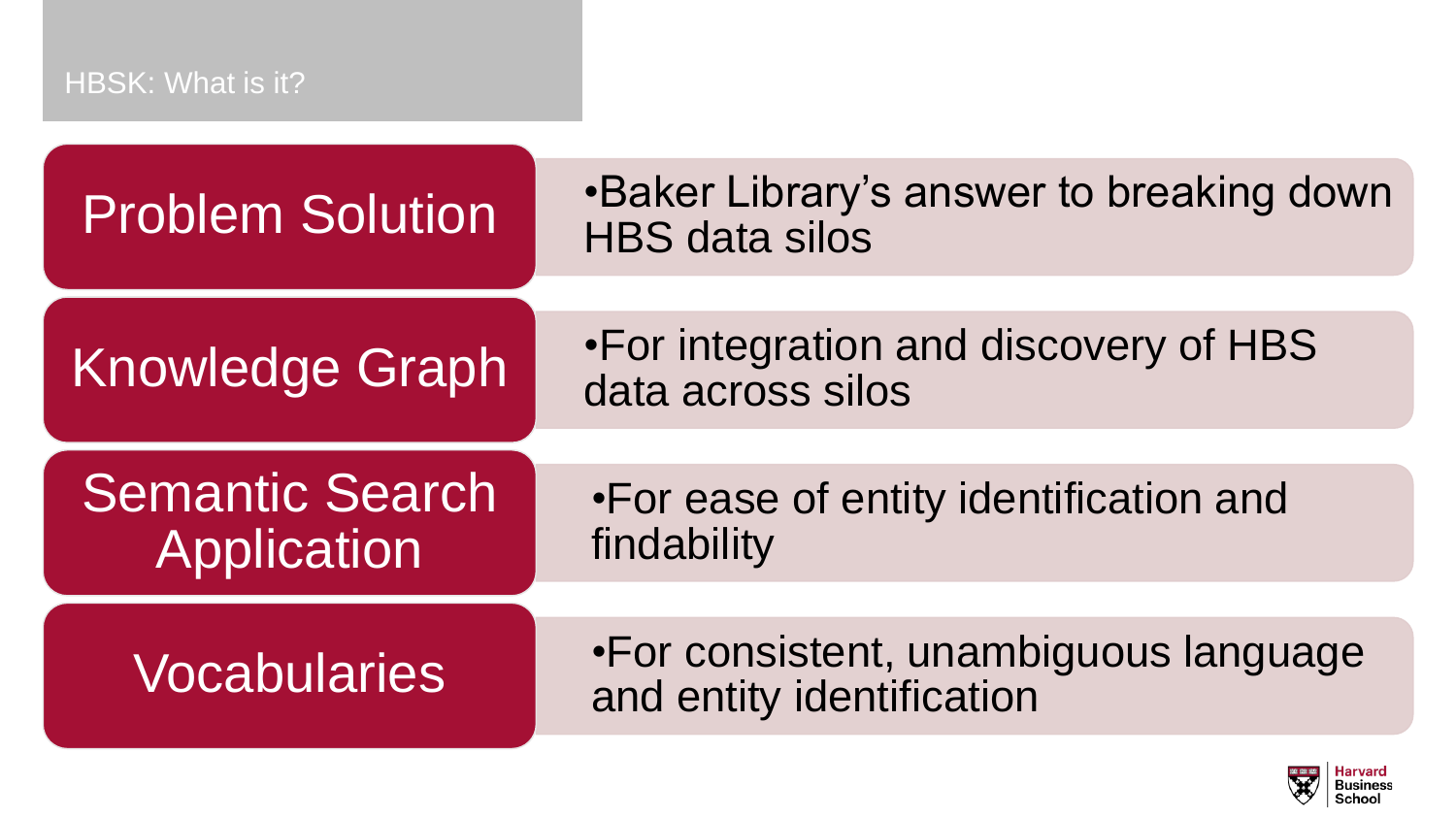## HBSK: Who is it? Erin Wise Product Owner Donna Popky Taxonomy/Ontology **Specialist** Nick Raphael Semantic Technology Lead Carol Ellerbeck Semantic Search Specialist Jerry Shu UI Designer Small Team in Baker Library

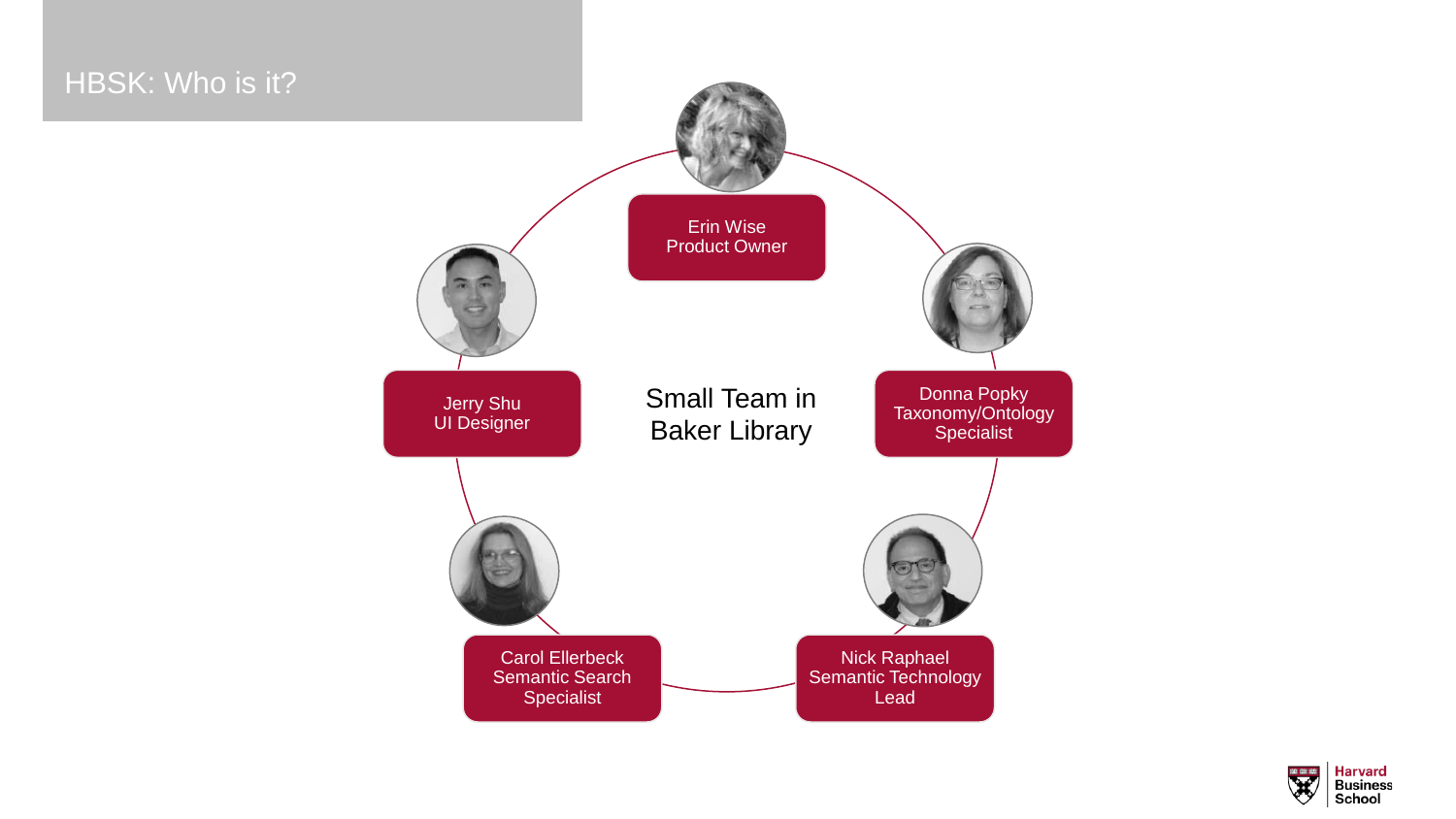## What is a Knowledge Graph?

- $\triangleright$  A model of a **specific domain**  created by subjectmatter experts with the help of machine learning algorithms
- $\triangleright$  Provides a common structure and interface for data and enables the creation of multifaceted relations across databases
- $\triangleright$  Allows for an entitycentric view



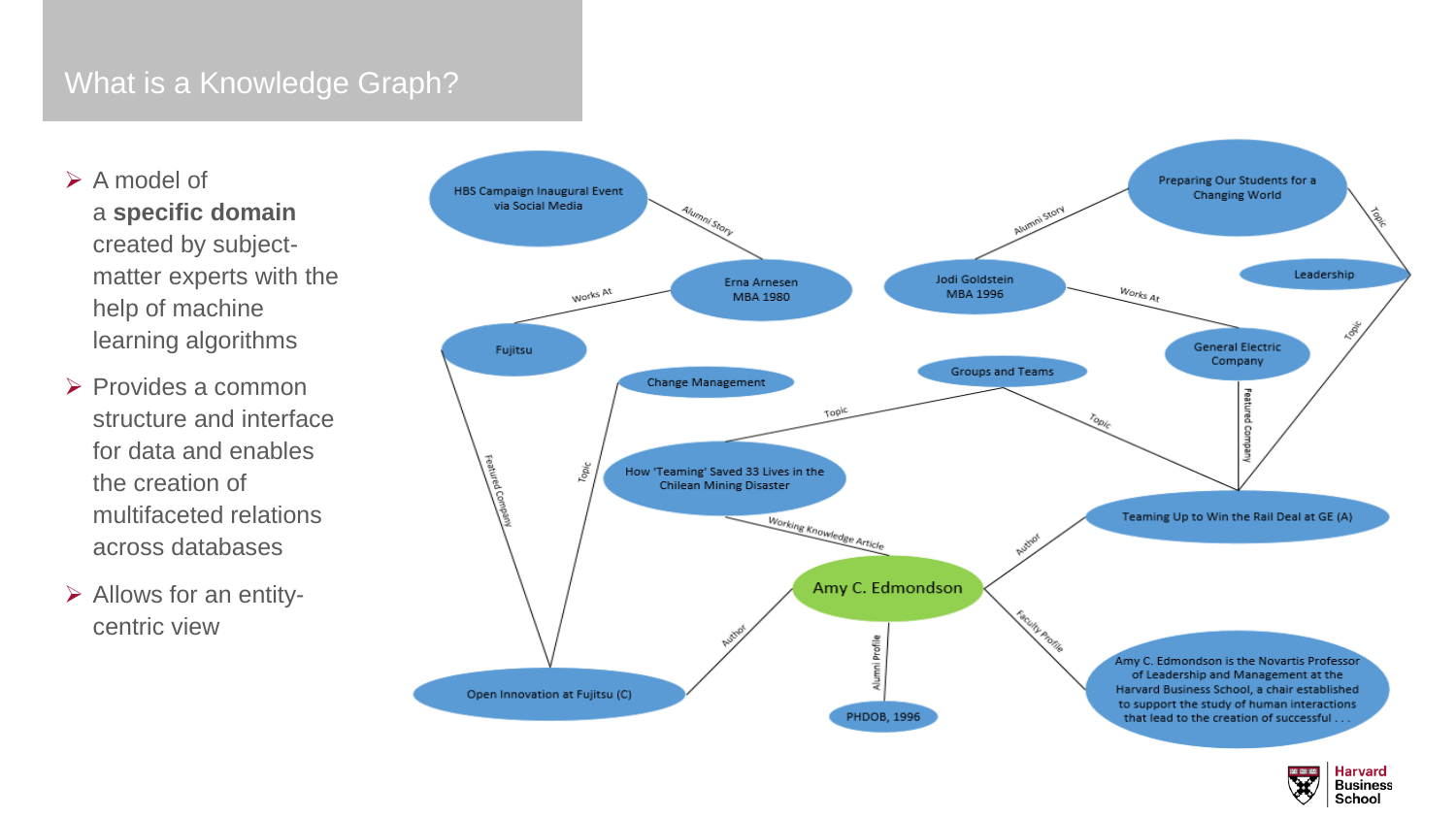#### What is Semantic Search?

#### **Search with Meaning**

- **► Uses our vocabularies** and ontology to understand the intent of queries ("Michael Porter")
- $\triangleright$  Not literal matches on query strings (Michael + Porter)



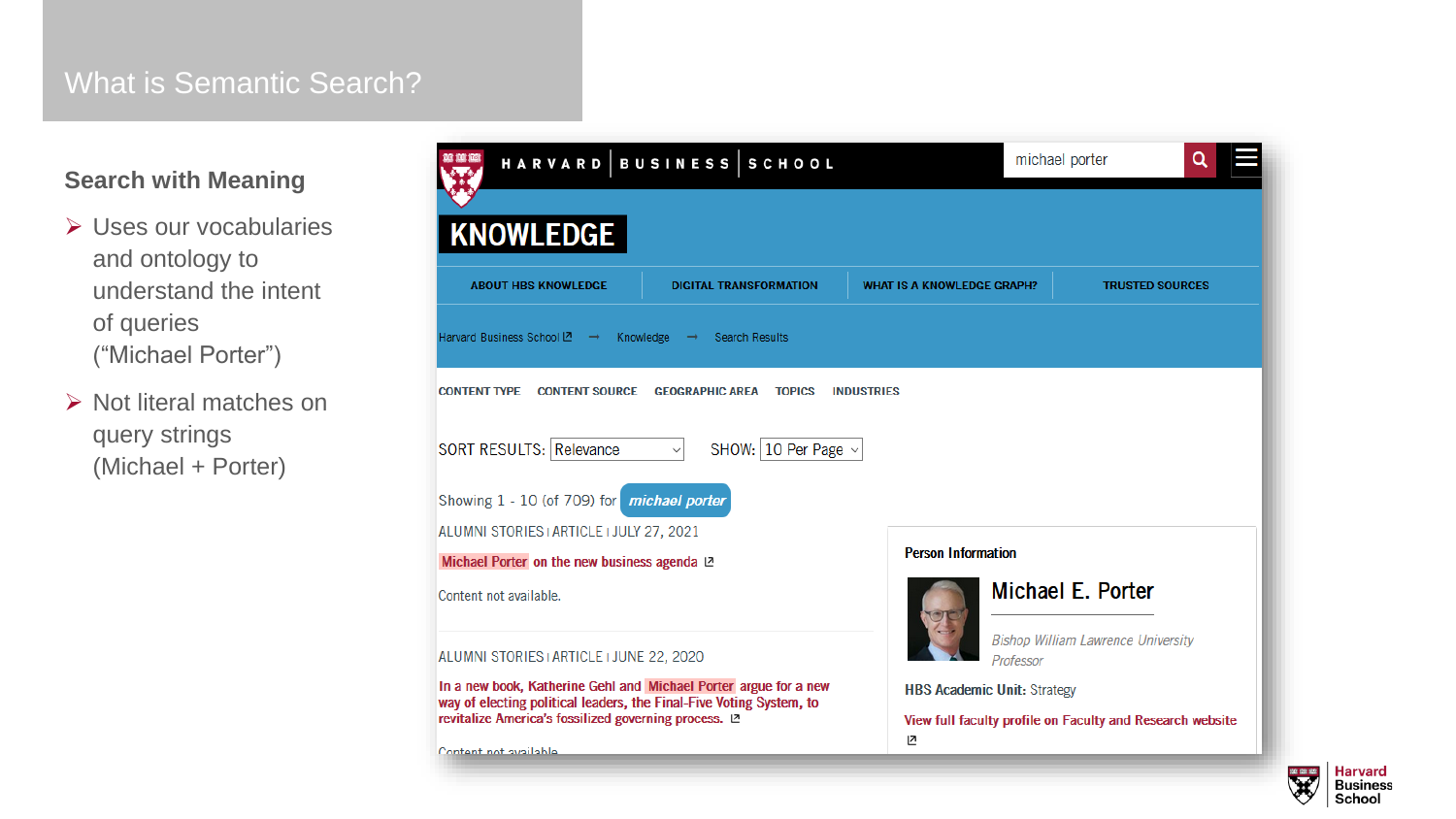

#### **SUGGESTED SEARCHES**



Harvard Business School Knowledge curates, consolidates, and connects digital intelligence from across internal HBS sites and external trusted sources to help faculty, students, and alumni pursue their goals, to lead and to make a difference in the world.

#### What Is A Knowledge Graph?

It is a system that understands facts about people, places, events, and things called entities. And how these entities are all connected to each other.

**Learn More** 

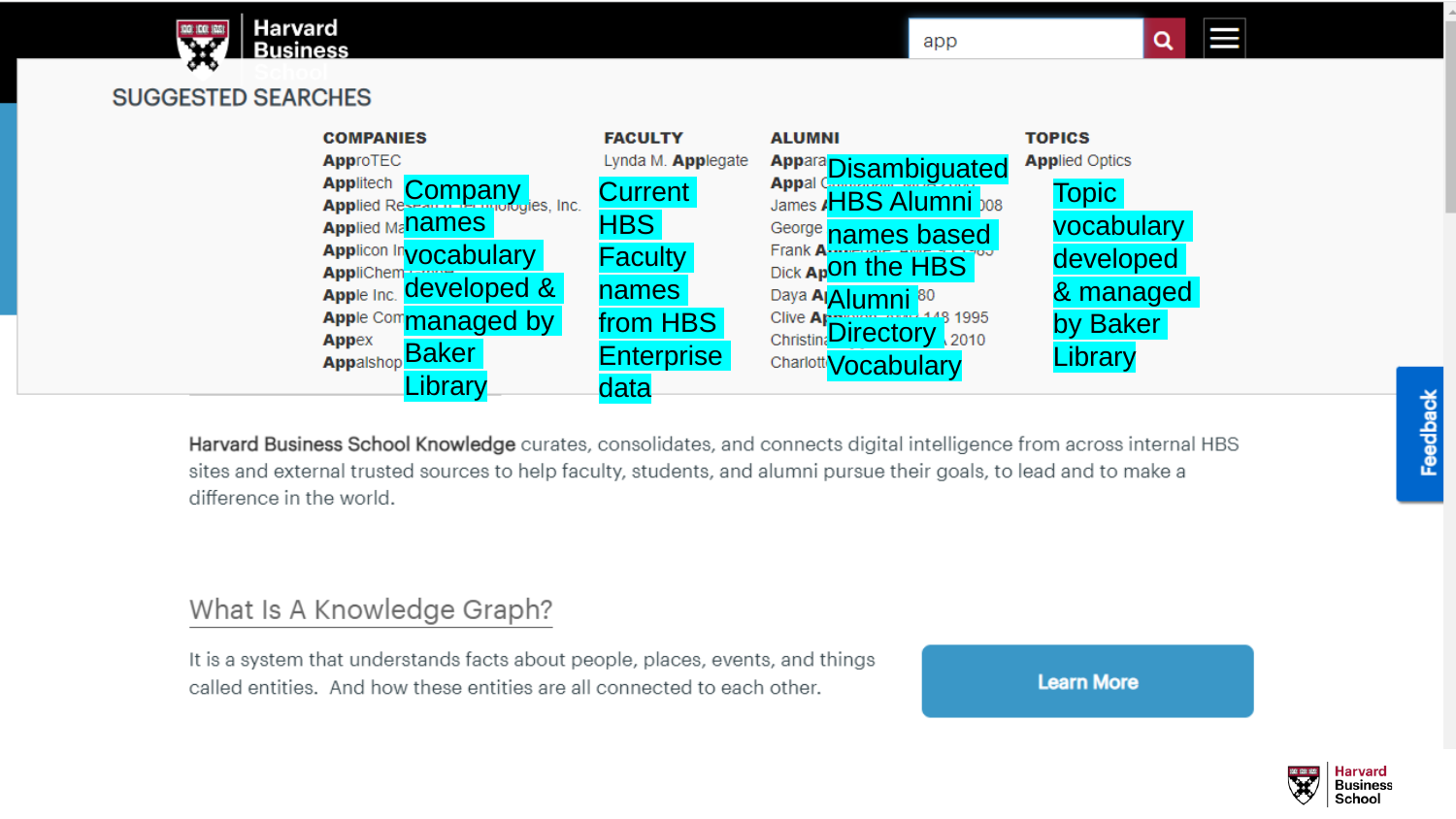#### ABOUT HBS KNOWLEDGE DIGITAL TRANSFORMATION WHAT IS A KNOWLEDGE GRAPH? TRUSTED SOURCES

FACULTY & RESEARCH WORK | CASE MATERIAL | AUGUST 5, 2016 Apple's Future: Apple Watch, Apple TV, and/or Apple Car? M In 2015. Apple CEO Tim Cook knew that Apple, despite its

phenomenal success, needed to continue to innovate in new product areas in order to continue its momentum into the future. This case explores three new (actual or potential) product offerings from Apple Show More

FACULTY & RESEARCH WORK | CASE MATERIAL | MAY 1, 1996

#### Apple Computer 1996, Apple Computer 1997, and Apple Computer 1998 TN W

Teaching Note for (9-796-126), (9-797-098), and (9-798-099).

FACULTY & RESEARCH WORK | CASE MATERIAL | JUNE 16, 2016

Apple's Future: Apple Watch, Apple TV, and/or Apple Car? M

Teaching note for "Apple's Future," HBS no. 716-401.

FACULTY & RESEARCH WORK | CASE MATERIAL | FEBRUARY 1, 2005

Apple Computer 2002 and Apple Computer 2005 (TN) x

Teaching Note for (9-702-469).

FACULTY & RESEARCH WORK I CASE MATERIAL I MARCH 30, 1995

Apple Computer 1995 (A) and (B) and Apple Computer in China 1993 TN In

Teaching Note for (9-795-061), (9-795-073), and (9-794-100).

FACULTY & RESEARCH WORK I CASE MATERIAL I FEBRUARY 15, 2018

Amazon, Google, and Apple: Smart Speakers and the Battle for the Connected Home In

Amazon, Google, and Apple all offer their own smart speaker. The devices represent each firm's entry point into the connected home market. All three companies come into the space with their own strengths and weaknesses. Who will win?

#### ALUMNI STORIES | ARTICLE | MAY 31, 2007

#### Charting Apple's Ups and Downs IX

In the context of the computer industry at large, Professor David Yoffie explores the ups and downs of a company that's always been a bit different in "Apple Computer, 2006." The case poses this

ALUMNI STORIES | ARTICLE | NOVEMBER 30, 2020

How Apple Is Organized for Innovation #

Content not available.

| Company Snapshot |               |  |  |
|------------------|---------------|--|--|
|                  | Apple Inc.    |  |  |
|                  | Public Compan |  |  |
|                  | NasdagGS:AAP  |  |  |
|                  | 1977          |  |  |

Apple Inc. designs, manufactures, and markets smartphones, personal computers, tablets, wearables, and accessories worldwide. It also sells various related services. In addition, the company offers iPhone, a lin... Show More

Source: S&P CapitalIO

#### **Metadata** Past Company Name(s): Apple Computer, In

CEO: Cook, Timothy

CFO: Maestri, Luca

Treasurer: Paxton, Nancy

Company Status: Operating

Headquarters: One Apple Park Way, Cupertino, California, 95014, United States

Industry Sector: Information Technology

Industry: Technology Hardware and Equipment

Exchanges: NasdagGS

Website: http://www.apple.com #

Alumni: **Carl<mark>e</mark>HBS Alumni currently Meglemployed by the** - Cami<mark>COMDANY</mark>A 23 2018 A

Formerly Employed MBA Students:

**Allix** MBA students previously employed by the company

**Company** 

Expand

| <b>Faculty Publications</b>               |  |
|-------------------------------------------|--|
| Meg Rithmire                              |  |
| F. Warren McFarlan Associate Professor of |  |
| Business of Administration<br>$\cdots$    |  |

HBS Faculty publications about the company

| Publications                                  |  |  |  |
|-----------------------------------------------|--|--|--|
| Snapp: Scaling Under Sanctions in Iran (A) In |  |  |  |

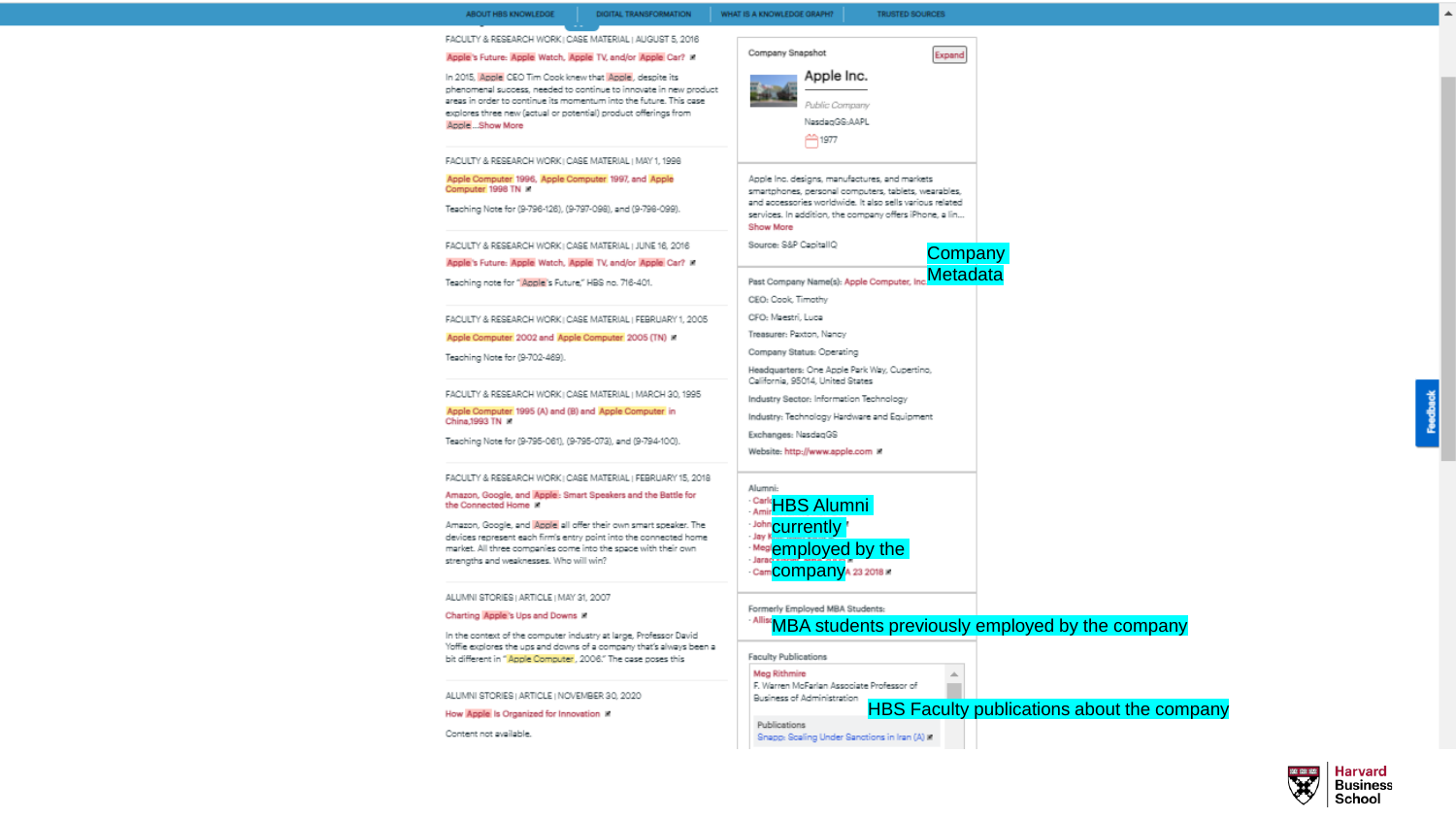#### Why did we do this?

# Multiple Data **Sources** Multiple Data **Schemes**

**GOAL: Normalize** metadata across sources so users can access content in a uniform way from a single place/site

**Different Vocabularies** for each **Source** 

We're essentially cataloging HBS assets in a consistent/systematic/controlled way.

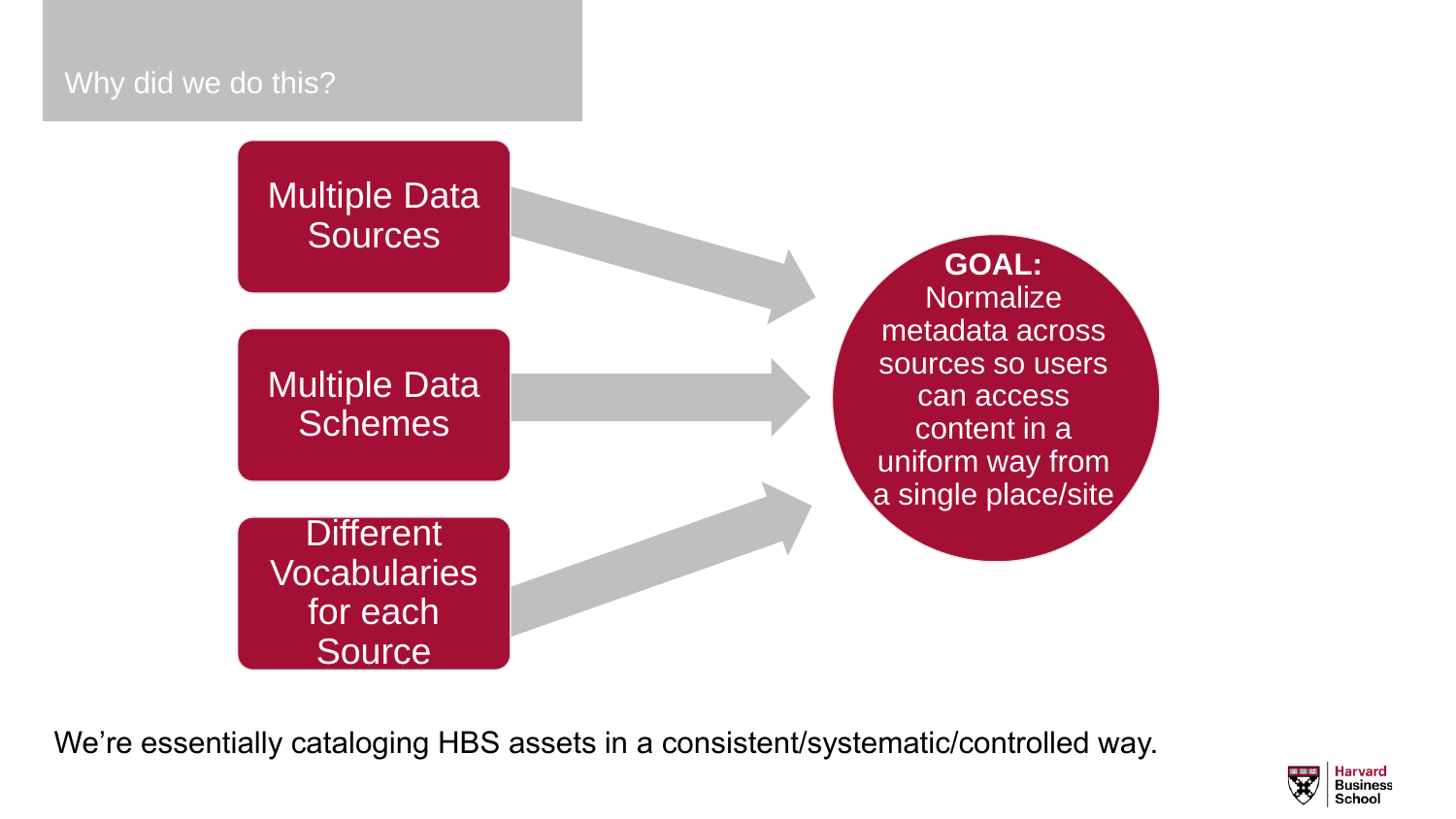### Different metadata for the same entity: Faculty

|                                      | Different metadata for the same entity: Faculty |                           |                                                                                                                      |                   |
|--------------------------------------|-------------------------------------------------|---------------------------|----------------------------------------------------------------------------------------------------------------------|-------------------|
| Working<br>Knowledge                 | Faculty & Research                              |                           | <b>Alumni Stories</b>                                                                                                |                   |
| <b>WK</b>                            | F&R                                             | F&R                       | <b>AS</b>                                                                                                            | all               |
| <b>WKFacultyName</b>                 | <b>HBSSuggestion</b>                            | <b>RISContributorName</b> | HBSStoryFeaturedFacultyJson                                                                                          | <b>HBSFaculty</b> |
| Elizabeth A. Keenan Arthur C. Brooks |                                                 | Thomke, Stefan            | {"id":"17441","name":"Ethan S. Bernstein","title":"Edward W. Conard Associate Professor of Business Administration") | jmacomber         |
| James L. Heskett                     | general management                              | Macomber, John            | {"id":"1175257","name":"Jon M. Jachimowicz","title":"Assistant Professor of Business Administration"}                | abrooks           |
| David A. Moss                        | Antonio Moreno                                  | Brooks, Arthur            | {"id":"10650","name":"Boris Groysberg","title":"Richard P. Chapman Professor of Business Administration"}            | amoreno           |
| <b>Karen Mills</b>                   | technology and operations management            | Moreno, Antonio           |                                                                                                                      |                   |
|                                      | operations                                      |                           |                                                                                                                      |                   |
|                                      | management                                      |                           |                                                                                                                      |                   |
|                                      | supply chain management                         |                           |                                                                                                                      |                   |
|                                      | supply chain                                    |                           |                                                                                                                      |                   |
|                                      | operations                                      |                           |                                                                                                                      |                   |
|                                      | business model                                  |                           |                                                                                                                      |                   |
|                                      | business ventures                               |                           |                                                                                                                      |                   |
|                                      | organizational change and adaptation            |                           |                                                                                                                      |                   |
|                                      | organizations                                   |                           |                                                                                                                      |                   |
|                                      | omnichannel                                     |                           |                                                                                                                      |                   |
|                                      | omnichannel retail                              |                           |                                                                                                                      |                   |
|                                      | retail                                          |                           |                                                                                                                      |                   |
|                                      | operations                                      |                           |                                                                                                                      |                   |
|                                      | Michael Luca                                    |                           |                                                                                                                      |                   |
|                                      | negotiation, organizations & markets            |                           |                                                                                                                      |                   |
|                                      | Max H. Bazerman                                 |                           |                                                                                                                      |                   |

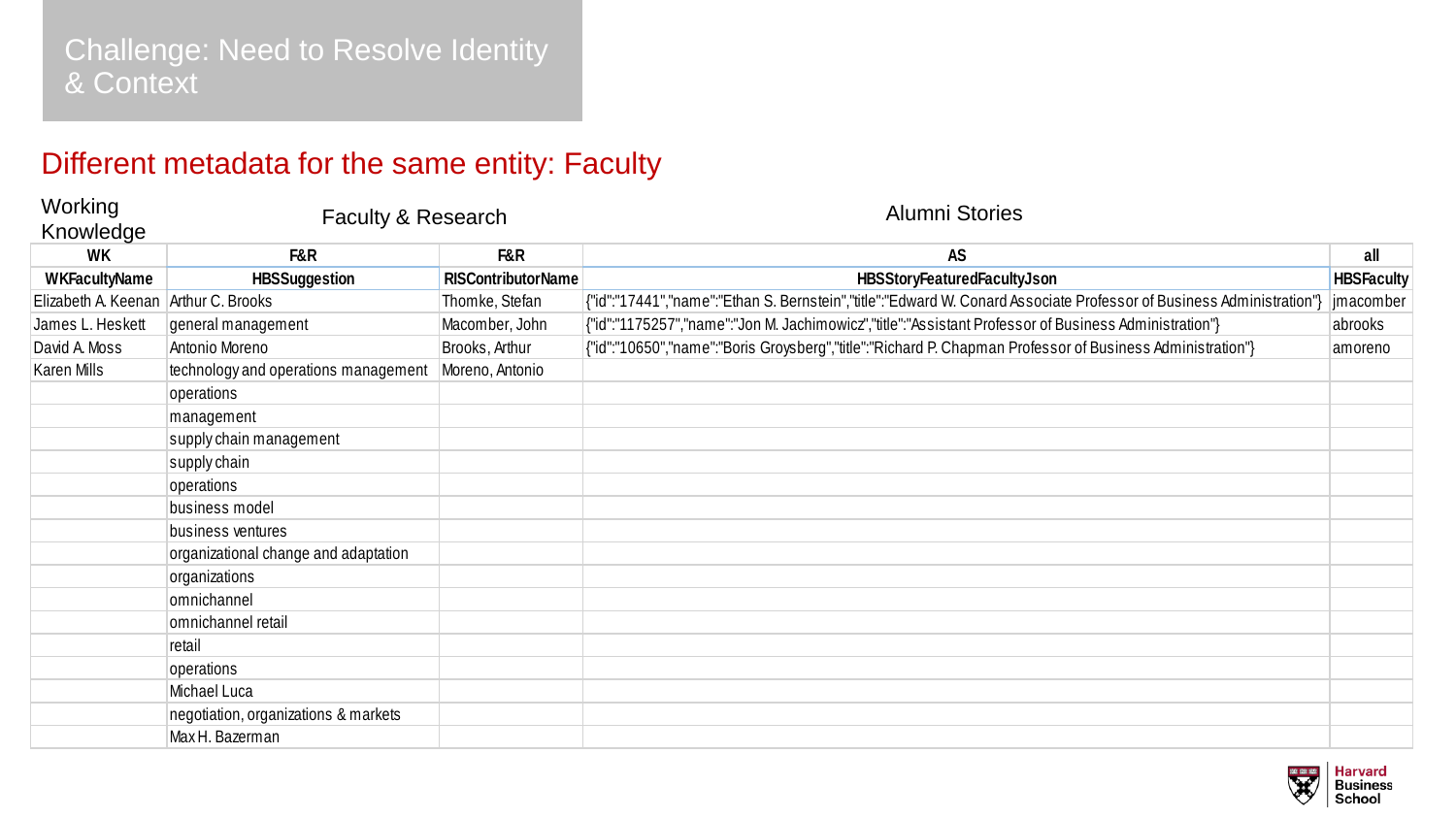## Challenge: Need to Resolve Meaning

### Different interpretations of one attribute: HBSContentType

| <b>Faculty &amp; Research</b> | <b>External Relations</b> | <b>Working Knowledge</b>       |
|-------------------------------|---------------------------|--------------------------------|
| F&R                           | ER                        | <b>WK</b>                      |
| <b>Book</b>                   | <b>News</b>               | Cold Call Podcast              |
| <b>Book Chapter</b>           |                           | <b>Working Paper Summaries</b> |
| Article                       |                           | Research & Ideas               |
| Other                         |                           | <b>Sharpening Your Skills</b>  |
| <b>Working Paper</b>          |                           | <b>Book</b>                    |
| Case                          |                           | What Do You Think?             |
| <b>Teaching Material</b>      |                           | Op-Ed                          |
| Presentation                  |                           | In Practice                    |
|                               |                           | <b>Research Event</b>          |
|                               |                           | Lessons from the Classroom     |
|                               |                           | <b>HBS Case</b>                |
|                               |                           | <b>First Look</b>              |

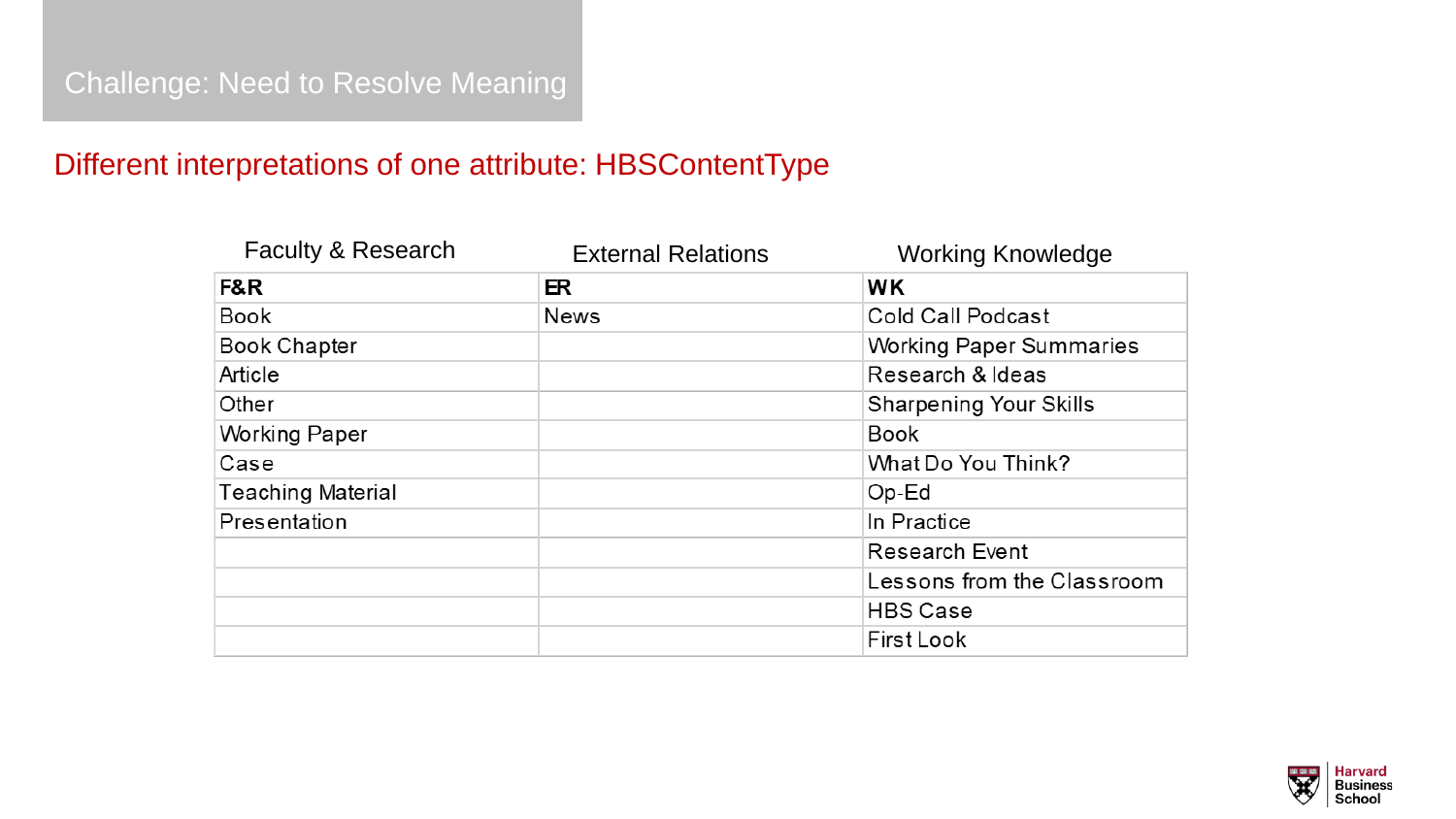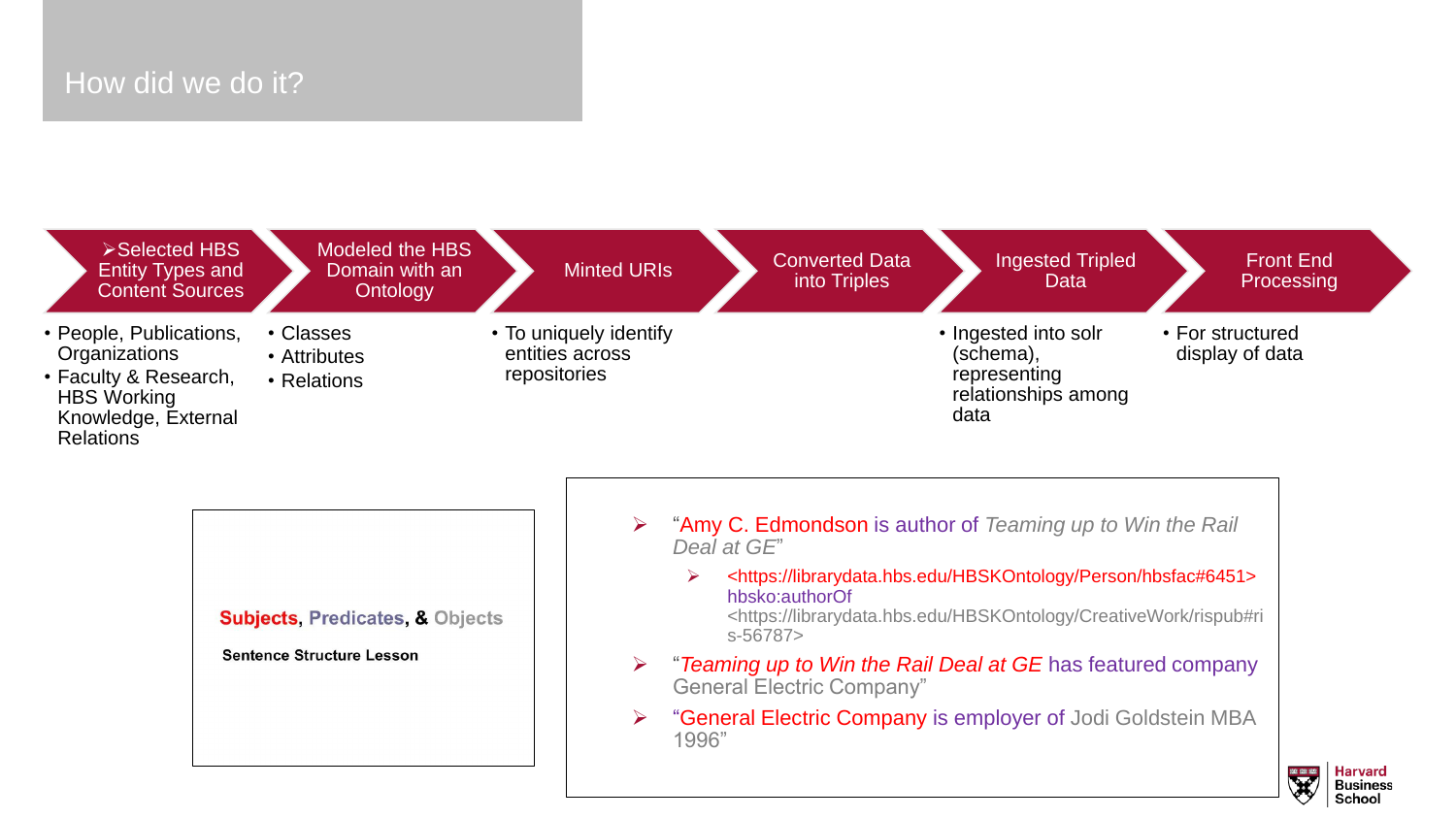#### Sample HBS Use Cases

MBA view into what cases are being taught in the Required Curriculum

HBS Initiatives view into faculty & school activity in a subject area over time

Faculty view into MBA student employment at an organization featured in a case

Research Computing Services view into staff working on faculty projects and skills used

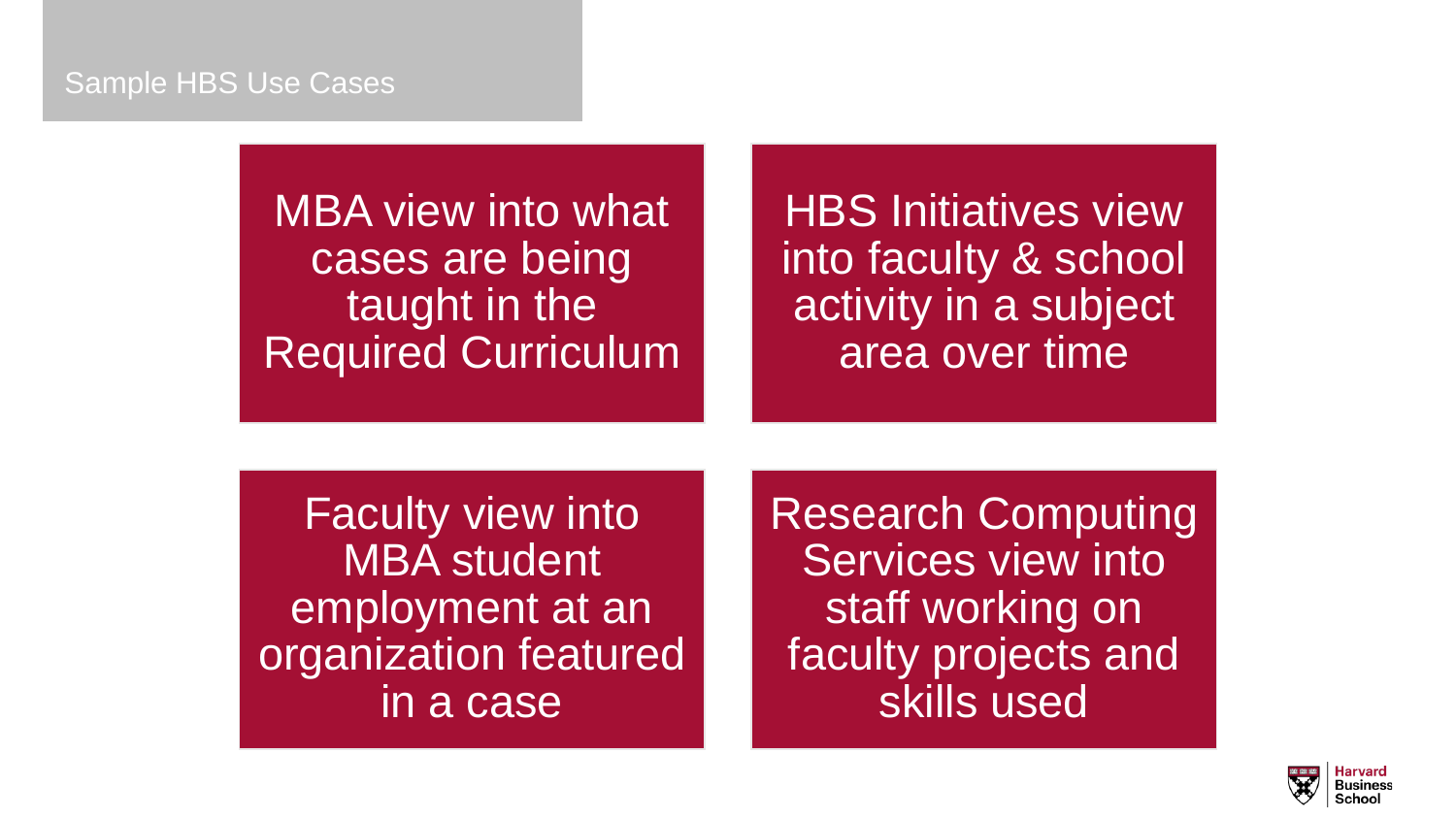## Cataloging Principles, Practices are Key

#### **Vocabularies**

- Relationships
- Roles
- Label changes over time
- **Description**
- Choose your source, don't make stuff up, stay close to the 'truth'
- Literary warrant

# Scoped Process: target specific use cases & data sets

## It's all about unique identifiers